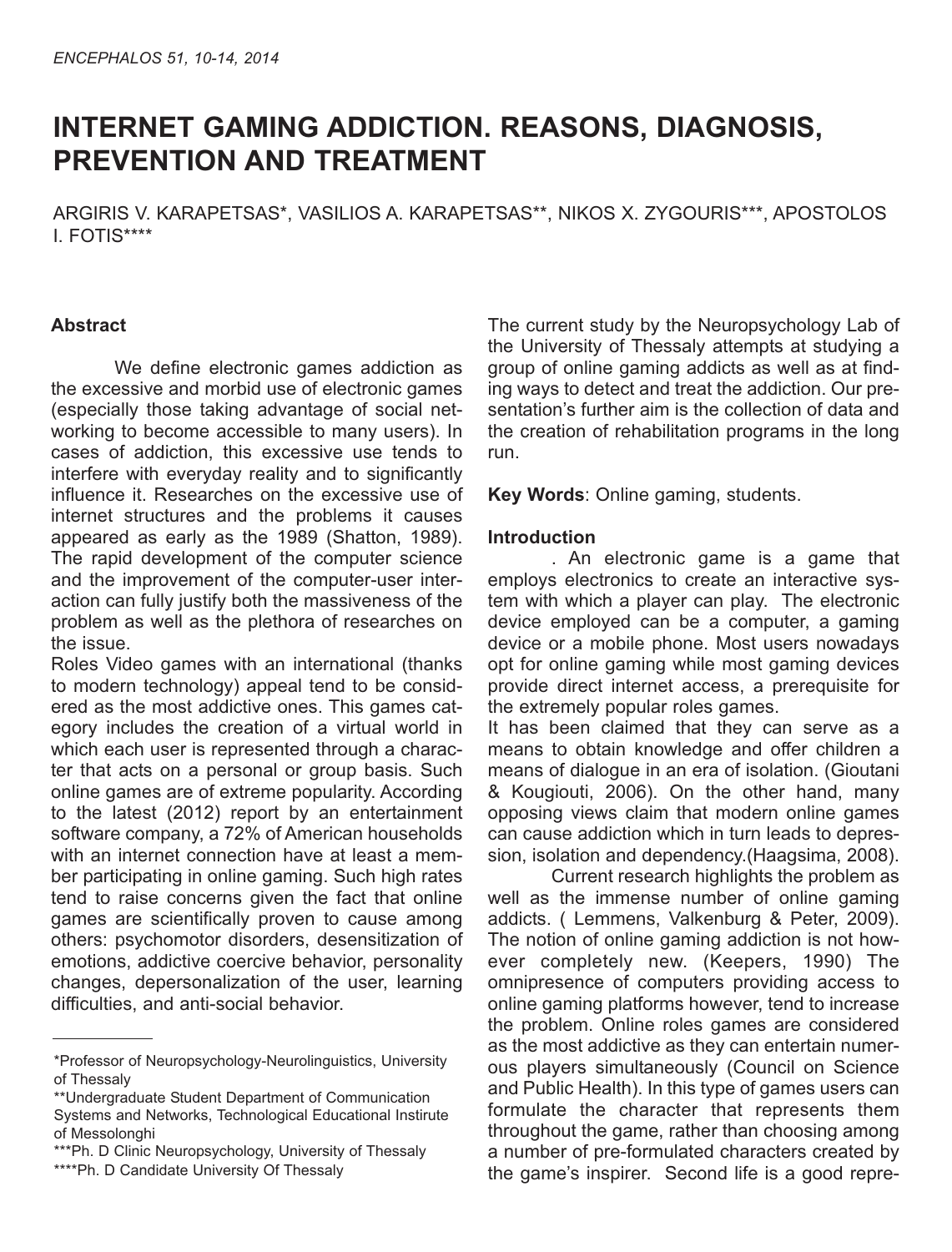sentative of the category. The fact that the game can cause addiction can be proven by the immense number of players. 48 million players were reported on April 2008 many of them admitting that: "Second Life isn't merely a game but a real second life". (Voig, Inc., 2008).

In the initial research of online gaming addiction by Shatton (Shatton, 1989) a sample of boys over 18 was studied (average age = 29,7 years old ). Consecutive researches focused on younger ages, the view that excessive online gaming is detrimental for ages below 18 being having already been formed. The average participants' age has been recorded to 29 years old in Australia by Brand, Borchard and Holmes (2009) while a percentage of 8% of the participants were over 55 and 41% of them were women. As for the online gaming frequency, a 22% were daily players, a 35% would "usually play" while the rest were occasional players.

#### **Reasons of online gaming addiction**

Aiming at fighting against online gaming addiction, we first ought to locate the reasons causing this addiction. A problem in interpersonal relationships can usually lead to constant occupation with online gaming ( Alison, Wahlde, Shockley & Gabbard , 2006). The aggressiveness of our modern era both n school and society can urge children to the creation of virtual world in which they seek for tranquility. Even in the case of violent or intense games, the user can be sure that everything will disappear as soon as they log off their computer, this not being the case in the real world, were violence and tension mostly occurs in an appointed environment. The solitariness and introversion of our epoch which must be attributed to both the isolation and alienation of people and families make children prefer virtual gaming worlds ( Caplan, Williams & Yee, 2009).

The reasons of online gaming addiction can also be found among social issues like violence in all forms. In such cases the child's real-life decreased self-esteem is replaced by the increased self-esteem within the game. Children thus opt for the virtual world instead of the real one (Jeong & Kim 2011). Tediousness may also urge children towards the scourge of the online gaming addiction. The lack of a goal to be reached may provoke a feeling of tedium and meaninglessness.

In that case, the goals set by the game designers, combined with beautiful graphics and music tempt users to overestimate the value of this visual world (Chiu, Lee & Huang , 2004).

The teenager's character is not stable. The lack of self-control can trap children into constant preoccupation with their computer with a negative impact on their real life. With narcissism being a distinctive feature of the teenager's character, things can get even worse. Game users will constantly try to improve their success rates and to add more advantages to their virtual character. The line between real and virtual can thus become extremely blurry, with extremely negative consequences ( Kim, E. J, Namkoong & Kim, S. J., 2008).

Online gaming constitutes a way to escape from the numerous problems of daily reality, urging students to devote more and more hours to it (Hussain & Griffiths, 2009). What is more, communication among users provided through interactive gaming interfaces can act as a catalyst towards online gaming addiction. In fact, anyone can communicate with anyone whenever they wish and on whatever issue. This communication possibility can easily trap young users with a lack of interpersonal relationships ( Beranuy, Carbonell & Griffiths, 2013). The fact is supporting by a 2010 research findings were youth addiction to online gaming rates were significally higher than the rates of addiction to game with no online communication possibility( Thomas & Martin, 2010).

#### **Online gaming addiction location**

To locate the phenomenon of online gaming addiction we first have to locate the distinctive features of the addicts group. Constant preoccupation with the idea of online action is the first sign of addiction. These people may neglect duties, get off deadlines and consider online gaming as a priority for their lives (Keepers, 1990).

Addict behavior is also characterized by a tendency to hide the excessive internet use required to cover their gaming need. A vicious circle of insincerity is created. Students lie to parents that they are studying employees lie to employers that they are working and friends seek for excuses to isolate themselves in front of a computer screen and become alienated from previously interesting activities (Yee, 2006).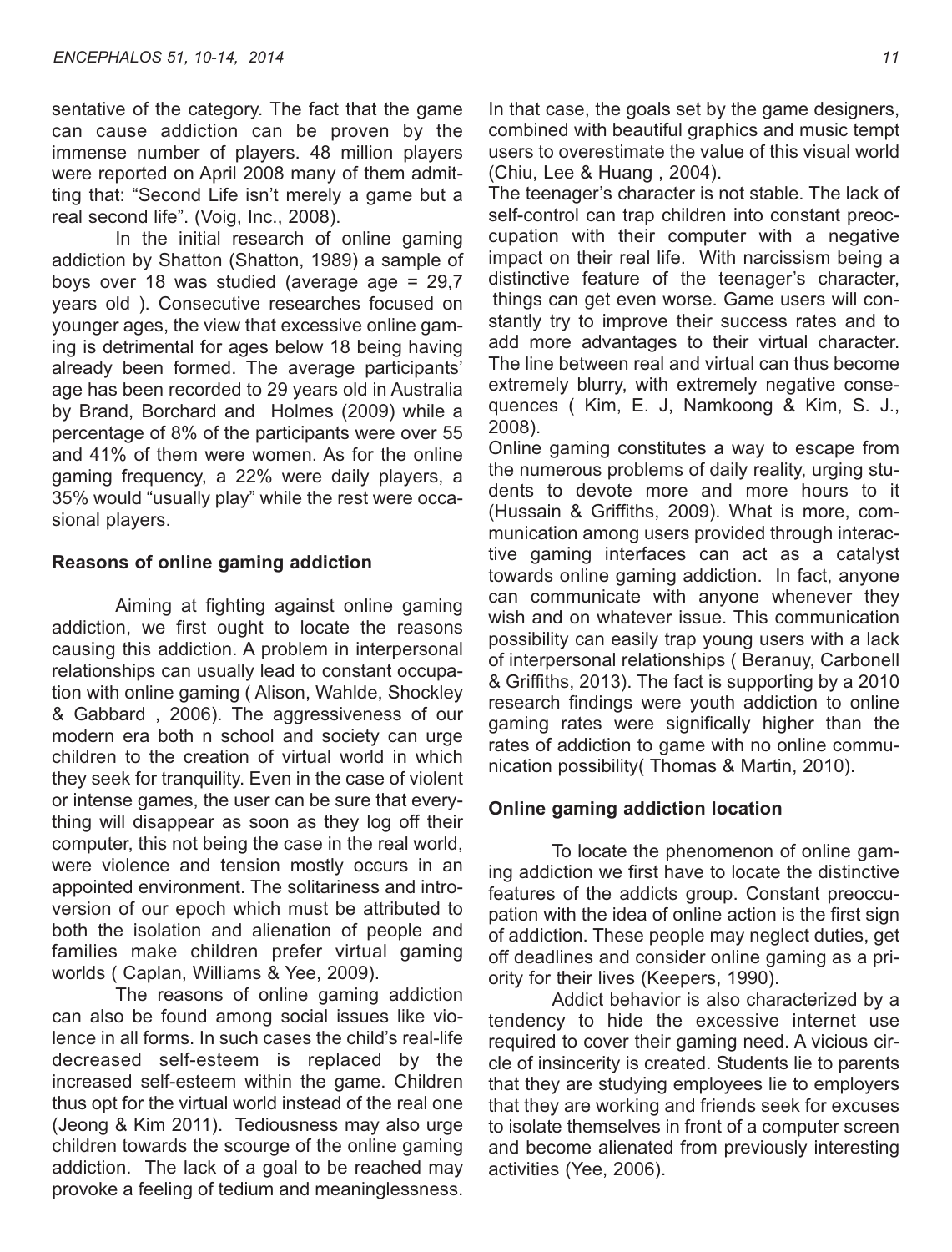Alienation from one's social background –friends or family- is another sign of online gaming addiction. Electronic games are placed on the top of the user's needs hierarchy. In even more acute addiction cases users may develop irrationally aggressive behavior towards anyone trying to limit his daily preoccupation with online gaming (Oggins & Jeffrey, 2010).

## **Online gaming addiction diagnostic tests**

The concern of morbid preoccupation with online gaming is not a recent one for scientific society, for the problem exists some decades now. The more interactive however a game interface is, the easier it becomes to provoke user addiction. The ever-occurring question thus is: "How can a user be characterized as internet addict?". In 2003 Griffiths invented and suggested a seven-question list as an answer to this question (Griffiths & Meredith, 2003). Users are considered to be abnormally preoccupied with online gaming if they get positive answers to four or more answers, the questions being as follows:

1) Do you occupy yourself with the game in question on a daily basis?

2) Do you occupy yourself with the online game for extensive time spans? (typically 3-4 hours of occupation with online gaming)

3) Do you occupy yourself with online gaming out of joy or boredom?

4) Do you feel angry, moody or anxious when not occupied with the online game in question?

5) Do you limit your social or sports activities to occupy yourself with the online game in question?

6) Do you neglect to complete your school tasks in order to devote more time to the online game in question?

7) Do you –unsuccessfully try to limit the amount of time you devote to the online game?

Simple indications are not enough to locate online gaming addiction. The online gaming addiction test was created subsequently to the Internet Addiction Test (IAT), a utility locating internet addiction (Young, 2009). This utility includes a number of questions, a positive number in one of which might indicate online gaming addiction. The test is as follows:

1) Do you need to devote more and more time to online gaming in order to experience enthusiasm?

2) Do you always think of the online game? (Do you think of the next time you will get online when not online?)

3) Have you ever lied to your friends or family to hide the extent of your preoccupation with online gaming?

4) Do you feel anxious or irritated when someone tries to interrupt or limit the time you devote to online gaming?

5) Have you repeatedly yet unsuccessfully tried to limit or stop your preoccupation with online gaming?

6) Do you occupy yourself with online gaming on a daily basis to escape from daily problems or feel alleviated from despair, guilt, anxiety or depression?

7) Have you ever risked or even interrupt an interpersonal relationship or your wedding due to constant preoccupation with online gaming?

8) Have you ever risked your job, academic progress or professional development due to constant preoccupation with online gaming?

## **Ways to prevent or fight against online gaming addiction**

Prevention is the best solution against online gaming addiction. Given the fact that young people are primarily preoccupied with online gaming, we feel that parents have a major role to play in the process of prevention and rehabilitation. First of all, parents should set a clear time limit for online gaming. The amount of time devoted to an online platform use must be limited by parents exclusively. Moreover, parents should provide their children with occupation alternatives like chances to communicate with their friends or new interests like driving lessons. They should impose such limits despite claims that young people communicate through the internet. Young users should also be urged to relax their eyes after every 20 minutes of computer use. This measure may also discourage them from constant focus on their computer that may alienate them from the real world. A short break after 30 minutes of internet action is simple yet substantial way to fight against addiction. Parents ought however to remove the computer from the child's access space, should any other tactic fail. The removal must be of long duration as a harsh yet unavoidable measure (Griffiths & Meredith, 2009).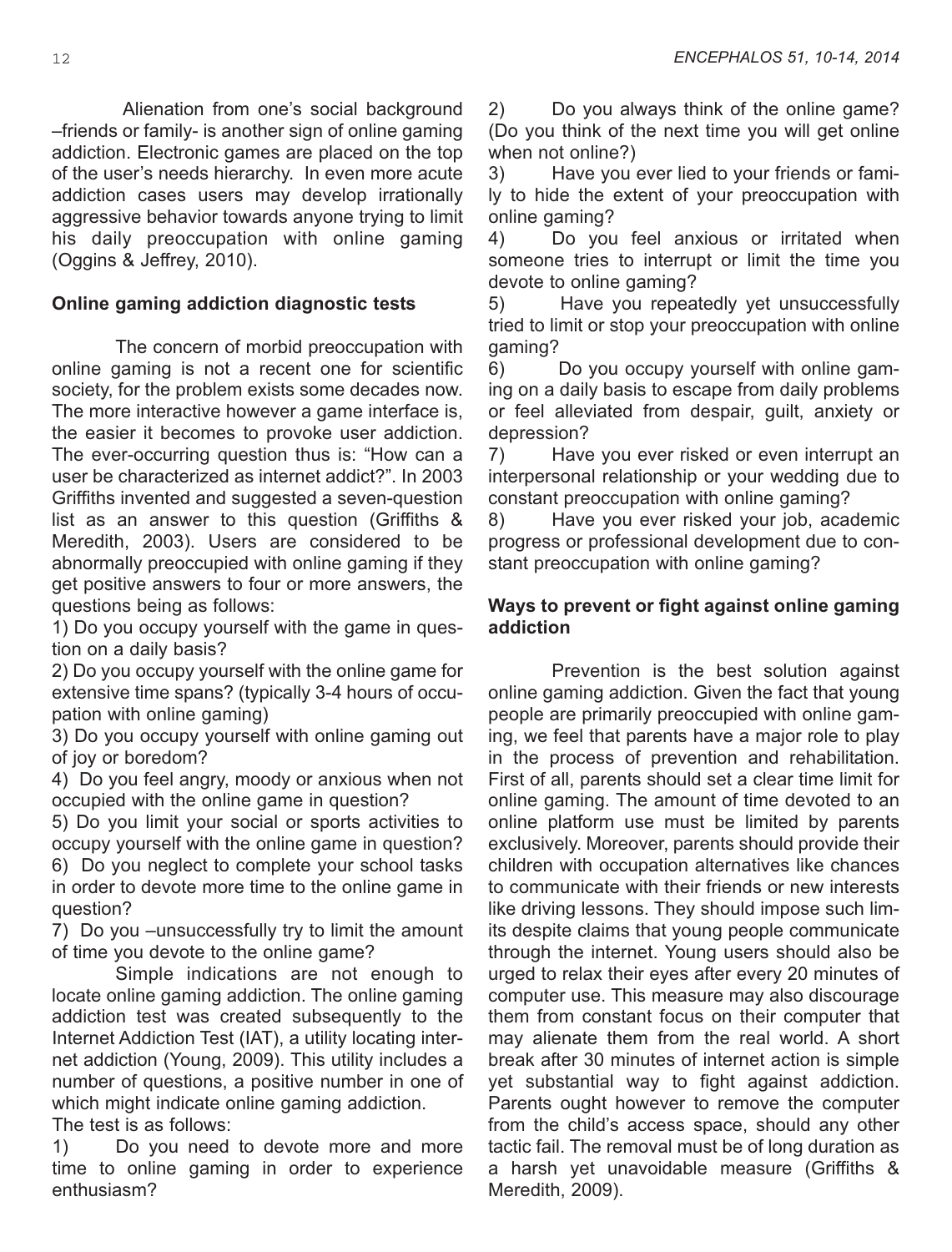Controlled and limited internet use constitutes in fact methods of prevention. The most popular way to fight against online gaming addiction is the Cognitive Behaviour Therapy. The methodology of the aforementioned therapeutic approach is as follows: players examine the emotional motives that led to their addiction, searching also for alternative ways to fulfill such emotional needs (Young, 2007).

Parents should also take care of the content of games chosen by their children. In fact, they would rather discourage them from occupying themselves with military activities games. The specific types of online games are reportedly highly addictive due to the fusion between real and virtual they cause. Discouraging children from such games can prevent future addiction. Young people should also be urged to occupy themselves with activities they are naturally inclined to be good at, as a measure against online gaming addiction. The motive of a distinction in sports or music can impel them to take up new activities and devote time to them rather than their computer screen. The motive of school proficiency must also be activated to ward students off online gaming. Poor performance at school may often be associated with internet addiction tendencies. In this case parents can also activate the motive of eagerness for an academic progress in order to decrease the duration of online gaming and fend the danger of addiction (Griffiths, 2003).

One can nowadays find many online forums (specialists or non) providing support, protection and rehabilitation advice to users. A number of them are only accessible by parents, while others can also be visited by children. What can someone find in such websites (many of them created by online games development companies) is the specialists' advice as well as many deterrent examples of the social problems that excessive internet use can cause. There are also therapeutic programs for online addiction rehabilitation Such programs, developed in countries like Holland and South Korea incorporate family support using also all social skills of the user (Griffiths,2007).

Motivational Interviewing is an alternative method that can help rehabilitation. This method borrows strategies from Cognitive Behaviour therapy. It provides advice taking advantage of systems theory and the social psychology of persuasion. Motivational Interviewing works in parallel to ambivalence creating a feeling of inner commitment to change and rehabilitation (Miller & Rollnick, 1991).

Online gaming addiction can indistinctively cause problems to teenagers and their social background. The result of such an extensive internet use is the user's gradual alienation from real life. The entire world is replaced by a virtual reality neglecting all commitments that constitute a prerequisite for further advance and academic progress. Thus, the confrontation of the problem is not essential only for the addicts' rehabilitation. It also manages to successfully and gradually incorporate in society the power of active teenagers, previously consuming their energy in a virtual world. The current study is part of a wide attempt to confront the problem of internet addiction and support both teenagers and their families. The study takes place in the Neuropsychology Lab of the University of Thessaly.